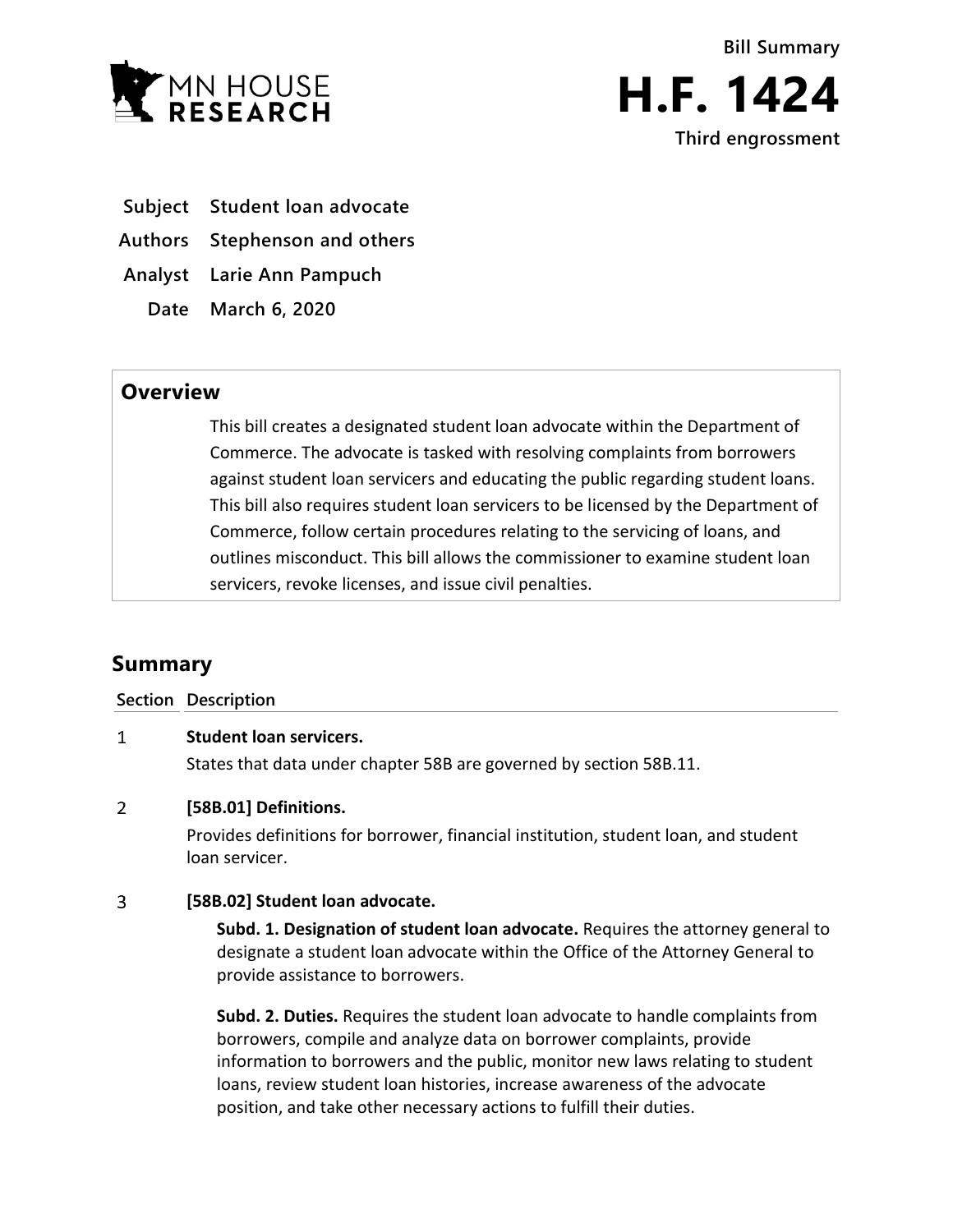**Subd. 3. Student loan education course.** Requires the student loan advocate to establish and maintain a borrower education course that includes certain information.

**Subd. 4. Reporting.** Requires the advocate to report to the legislative committees with jurisdiction of commerce and higher education by January 15 of each odd-numbered year.

#### $\overline{4}$ **[58B.03] Licensing of student loan servicers.**

**Subd. 1. License required.** Requires student loan servicers to obtain a license from the commissioner.

**Subd. 2. Exempt persons.** Exempts financial institutions, an agency, instrumentality, or political subdivision of this state that offers or services student loans, the University of Minnesota, and certain other persons from the requirements of this chapter.

**Subd. 3. Application for licensure.** Requires an application for a student loan servicer license to be filed with the commissioner, contain certain financial and legal information, and such fees as the commissioner establishes. Allows the commissioner to conduct a state and national criminal history check for each applicant and persons in control of an applicant.

**Subd. 4. Issuance of license.** Allows the commissioner to issue a license if the applicant meets certain financial and business requirements.

**Subd. 5. Notification of change in status.** Requires an applicant or student loan servicer to notify the commissioner of any change from their initial or most recent renewal application.

**Subd. 6. Terms of license.** Provides that a license expires on December 31 and is renewable on January 1.

**Subd. 7. Exemption from application.** (a) Provides a person servicing student loans in this state pursuant to a contract awarded by the United States Secretary of Education an exemption from the requirements of subdivision 3.

(b) Requires the commissioner to issue a license to a person exempt under paragraph (a).

**Subd. 8. Notice.** (a) Requires a person issued a license under subdivision 7 to notify the commissioner if their contract with the United States Secretary of Education expires, is revoked, or terminated.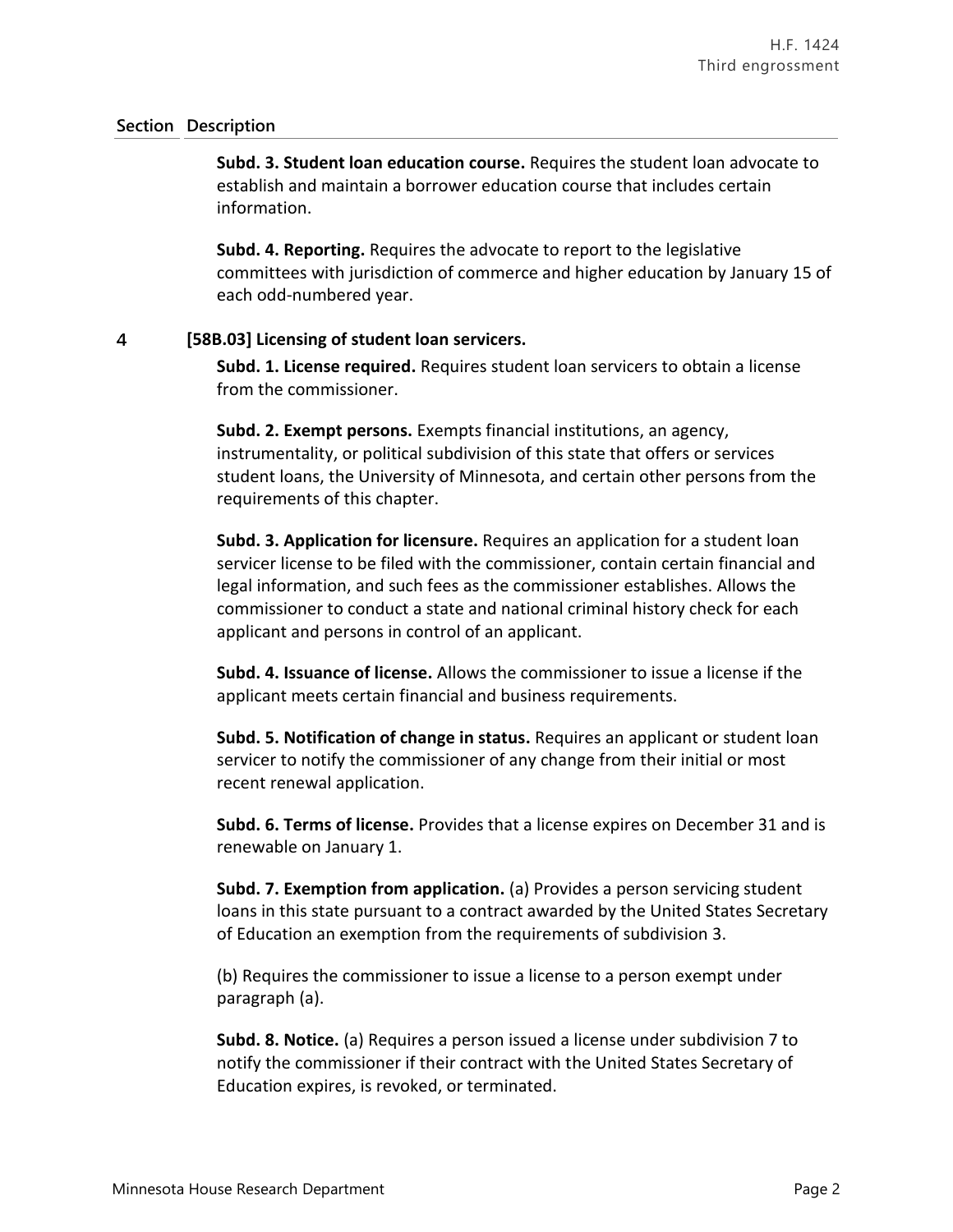(b) Provides a person issued a license under subdivision 7 with 30 days to complete the requirements of subdivision 3 if their contract with the United States Secretary of Education expires, is revoked, or terminated.

#### 5 **[58B.04] Licensing multiple places of business.**

(a) Requires a student loan servicer to service loans under one name and one location. Requires the servicer to notify the commissioner if their place of business changes. Allows the commissioner to issue a servicer more than one license.

(b) Provides that a license is not transferable or assignable.

#### 6 **[58B.05] License renewal.**

**Subd. 1. Term.** Provides that licenses are renewable on January 1.

**Subd. 2. Timely renewal.** (a) Provides the requirements for filing a timely license renewal.

(b) Provides that a person who does not timely file a license renewal is unlicensed until a renewal license is issued by the commissioner.

**Subd. 3. Contents of renewal application.** Requires certain information be submitted with the renewal application.

**Subd. 4. Cancellation.** Allows a student loan servicer that no longer wants to be licensed to inform the commissioner and surrender the license. A servicer must submit a plan for the withdrawal from student loan servicing.

**Subd. 5. Renewal fees.** Requires fees, as established by the commissioner, to be paid with a renewal application.

#### $\overline{7}$ **[58B.06] Duties of student loan servicers.**

**Subd. 1. Response requirements.** Requires a student loan servicer to acknowledge receipt of a written communication from a borrower in less than ten days and provide information to the borrower regarding how/if the servicer can correct the borrower's issue in less than 30 days.

**Subd. 2. Overpayments.** Requires a student loan servicer to apply overpayments as instructed by the borrower.

**Subd. 3. Partial payments.** Requires a student loan servicer to apply partial payments in a way that minimizes late fees and the negative impact on the borrower's credit history. Requires partial payments, where a borrower has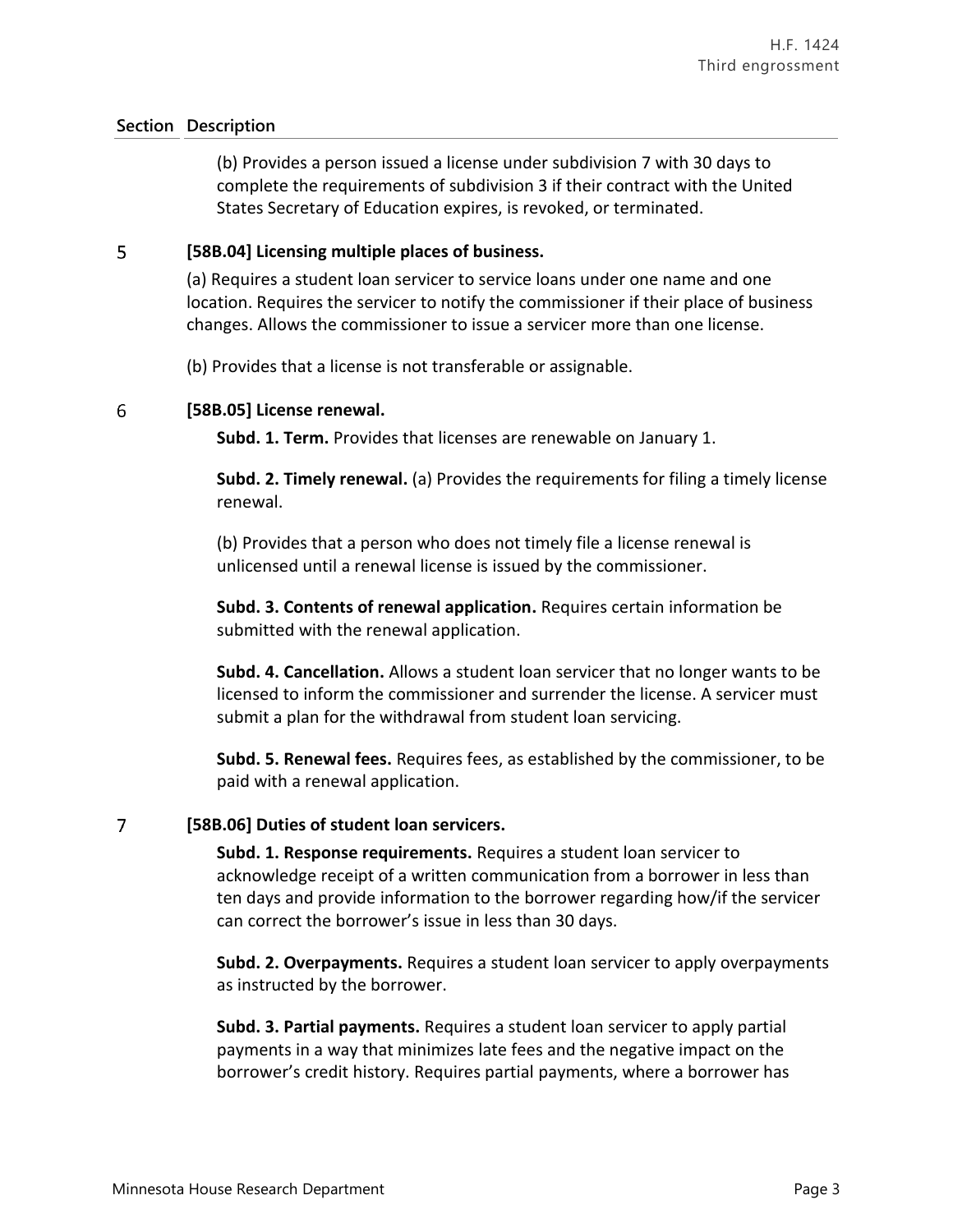multiple loans, to be applied to satisfy as many individual loan payments as possible.

**Subd. 4. Transfer of student loan.** (a) Requires a student loan servicer that sells, assigns, or transfers servicing of a loan to require the new servicer to provide all benefits that were available to the borrower from the original servicer and transfer all information regarding the borrower to the new servicer.

(b) Requires a student loan servicer to complete the transfer of borrower information in less than 45 days from the date of the sale, assignment, or transfer.

(c) Requires a sale, assignment, or transfer of servicing to be completed no less than seven days from the date the next payment is due on the student loan.

(d) Requires a new student loan servicer to adopt policies and procedures to verify the original servicer meets the requirements of paragraph (a).

**Subd. 5. Income-driven.** Requires a student loan servicer to evaluate a borrower for eligibility for an income-driven repayment program before placing a borrower in forbearance or default.

**Subd. 6. Records.** Requires a student loan servicer to maintain adequate records of a student loan for two years following the last payment on the student loan or the sale, assignment, or transfer of the student loan.

Effective date. This section is effective July 1, 2020, and applies to student loan contracts executed on or after that date.

#### 8 **[58B.07] Prohibited conduct.**

**Subd. 1. Misleading borrowers.** Prohibits a student loan servicer from directly or indirectly attempting to mislead a borrower.

**Subd. 2. Misrepresentation.** Prohibits a student loan servicer from engaging in unfair or deceptive practices or misrepresenting or omitting any material information relating to servicing. This includes misrepresenting the amount, nature, or terms of fees, payments due, terms and conditions, or the borrower's obligation.

**Subd. 3. Misapplication of payments.** Prohibits a student loan servicer from knowingly or negligently misapplying payments.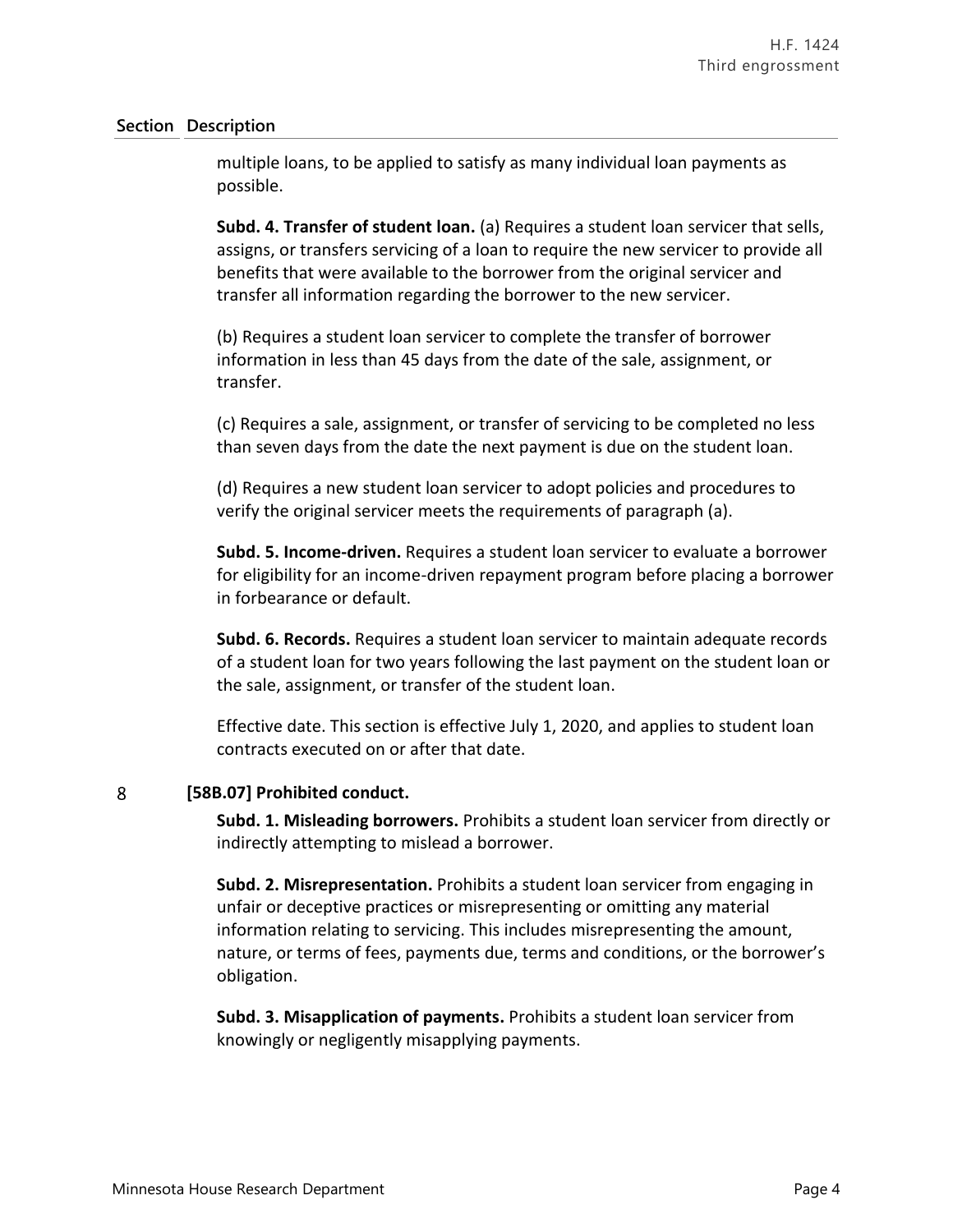**Subd. 4. Inaccurate information.** Prohibits a student loan servicer from knowingly or negligently providing inaccurate information to a consumer reporting agency.

**Subd. 5. Reporting of payment history.** Requires a student loan servicer to report both favorable and unfavorable payment histories of a borrower to a consumer reporting agency at least annually, if the servicer regularly reports such information.

**Subd. 6. Refusal to communicate with a borrower's representative.** Prohibits a student loan borrower from refusing to communicate with a properly authorized borrower representative. A servicer may adopt reasonable verification procedures for representatives.

**Subd. 7. False statements and omissions.** Prohibits a student loan servicer from knowingly or negligently making any false statements or omissions of material fact in connection with an application, information, or reports filed with the commissioner or other government agency.

**Subd. 8. Noncompliance with applicable law.** Prohibits a student loan servicer from violating other laws, including those related to fraud, or coercive or dishonest practices.

**Subd. 9. Failure to respond to advocate.** Requires a student loan servicer to respond within 15 days of receipt of a communication from the student loan advocate. Allows an advocate to reasonably shorten the response time. Requires a student loan servicer to respond within 15 days of receipt of a consumer complaint from the advocate. A servicer can request an extension of up to 45 days from receipt if they explain why additional time is reasonable and necessary.

**Subd. 10. Incorrect information regarding student loan forgiveness.** Prohibits a student loan servicer from misrepresenting the availability of student loan forgiveness.

**Subd. 11. Compliance with servicer duties.** Requires a student loan servicer to comply with section 58B.06.

#### 9 **[58B.08] Examinations.**

Provides the commissioner with the same powers to examine student loan servicers that the commissioner has under section 46.04.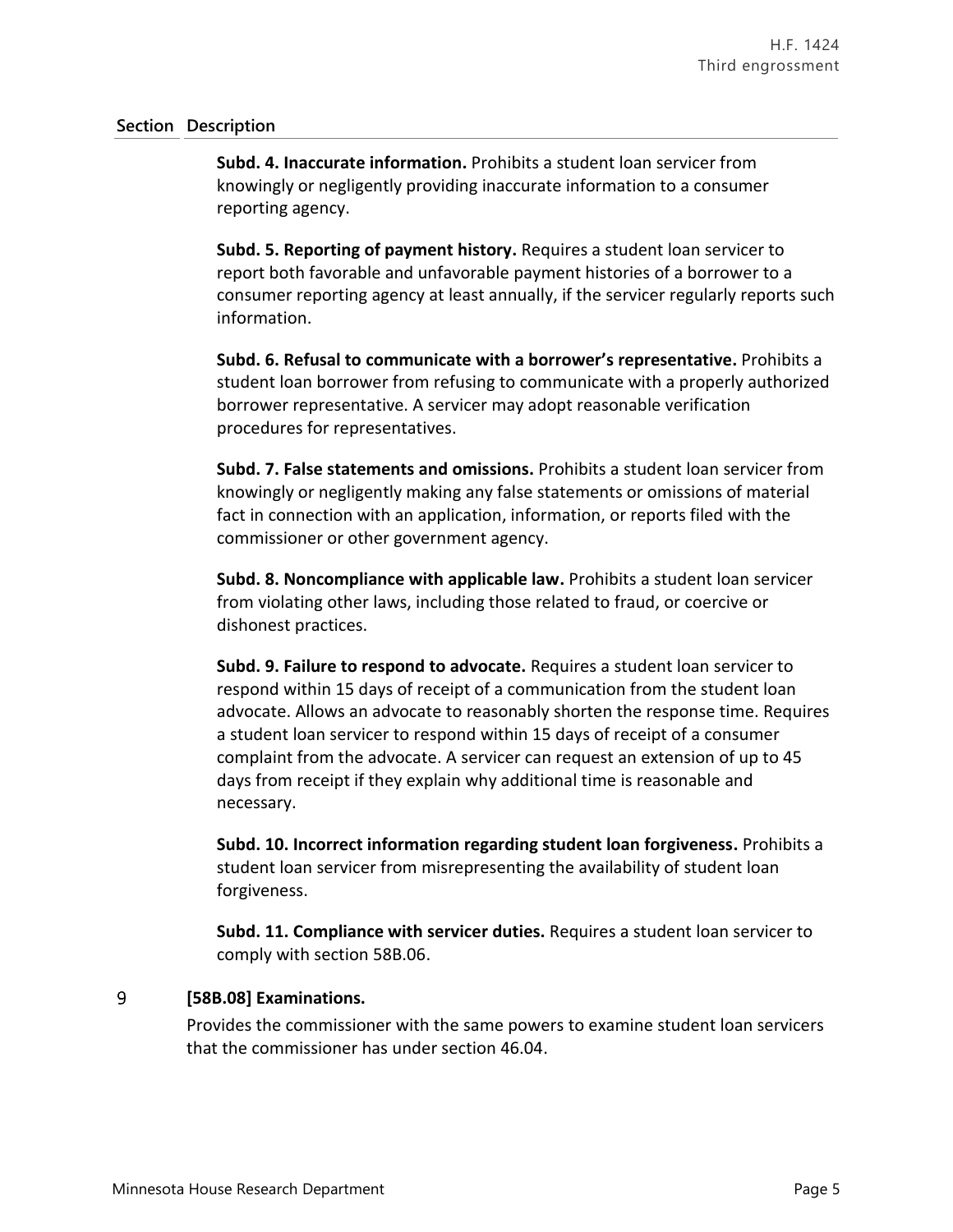#### 10 **[58B.09] Denial, suspension, revocation of licenses.**

**Subd. 1. Powers of commissioner.** Allows the commissioner to take action against a licensee, including barring a person from servicing loans, denying, suspending, or revoking a license, censuring a servicer, revoking an exemption, and imposing civil penalties. Requires the commissioner to ensure that before an action is taken the order is in the public interest and the servicer, applicant, person in control, employee, or agent has violated a requirement of this chapter, a standard of conduct, or engaged in any of the listed prohibited behaviors.

**Subd. 2. Orders of the commissioner.** Requires the commissioner, to begin a proceeding, to issue an order requiring the subject to show cause why an action should not be taken. Provides requirements relating to the order, suspension, and hearing.

**Subd. 3. Actions against lapsed license.** Allows the commissioner to institute a proceeding within two years of a license lapsing, being surrendered, withdrawn, or terminated and impose a civil penalty under this section or section 45.024, subdivision 6.

#### 11 **[58B.10] Attorney general enforcement.**

Provides that a student loan servicer that violates section 58B.07, subdivisions 1 to 4 or 7, is deemed in violation of section 325F.69, subdivision 1, and the provisions of section 8.31 apply.

#### 12 **[58B.11] Data practices.**

**Subd. 1. Classification of data.** (a) Classifies data held by the attorney general under this chapter as governed by section 13.65.

(b) Classifies data held by the Department of Commerce under this chapter as governed by section 46.07.

**Subd. 2. Data sharing.** Allows not public data under this chapter to be shared with certain federal and state agencies.

#### 13 **Appropriation.**

(a) \$249,000 in 2021 is appropriated from the general fund to the commissioner of commerce to administer the requirements of Minnesota Statutes, chapter 58B.

(b) \$328,000 in 2021 is appropriated from the general fund to the attorney general to administer the requirements of Minnesota Statutes, chapter 58B.